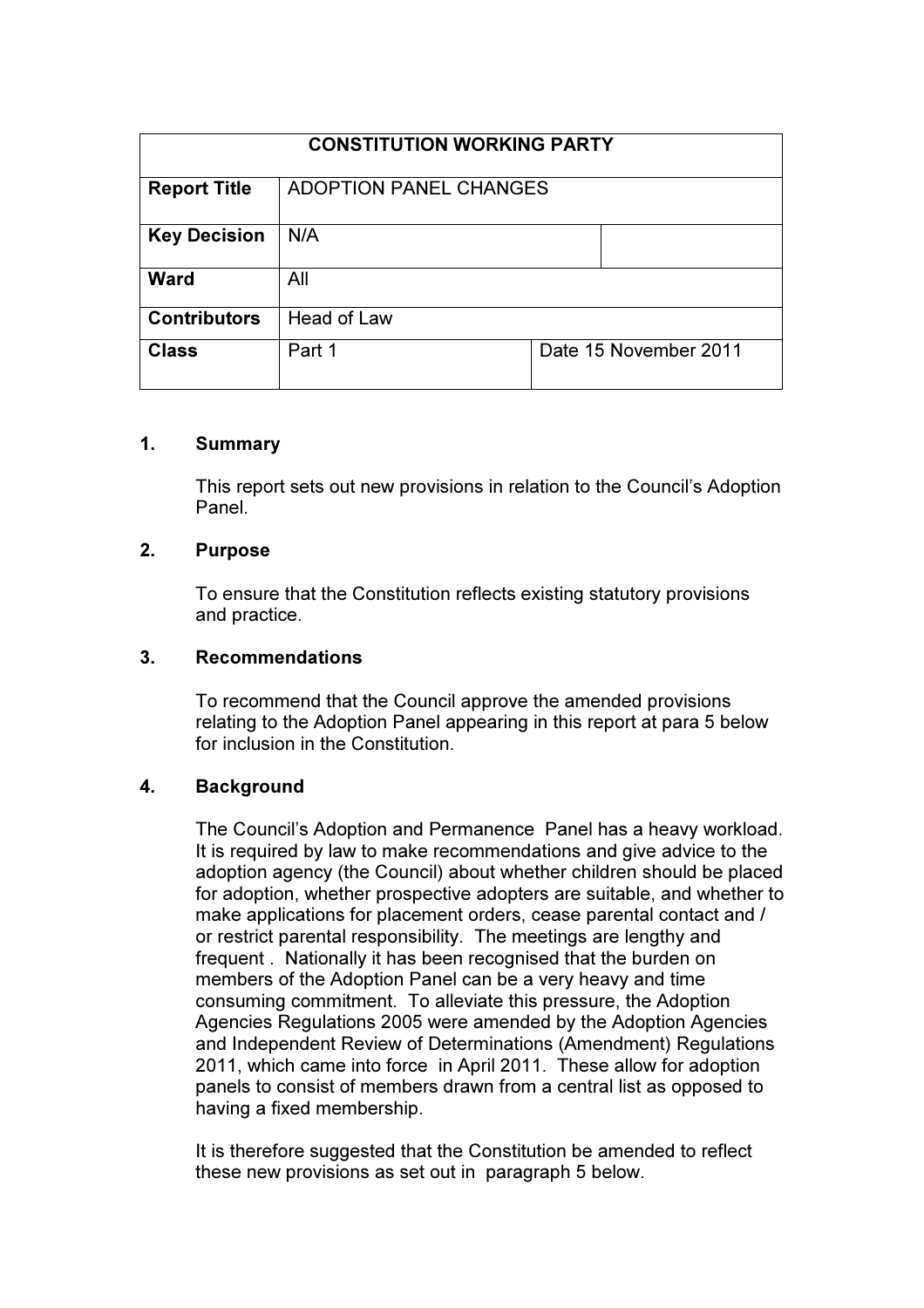### 5. Amendments to Adoption Panel provisions

In accordance with the Adoption Agencies Regulations 2005 (as amended) Lewisham will maintain a list of persons who are considered by it to be suitable to be members of an adoption panel ("the central list"), including:-

- (a) one or more social workers who have at least three years' relevant post-qualifying experience, and
- (b) at least one medical advisor
- (c) a person able to fulfill the role of independent chair
- (d) one or two persons capable of fulfilling the role of chair in the absence of the chair ( vice – chairs)
- (e) an Agency Advisor

A person who is included in the central list may at any time ask to be removed from the central list by giving one month's notice in writing.

Where the adoption agency is of the opinion that a person included in the central list is unsuitable or unable to remain in the list the agency may remove that person's name from the list by giving them one month's notice in writing with reasons.

#### 5.1 Quorum

From the list, to conduct business, one or more Adoption Panels may be constituted, to include as a minimum:-

- 1. An independent Chair OR
- 2. A vice chair
- 3. One or more social workers with at least 3 years relevant postqualifying experience
- 4. Three other members and where the Chair is not present and the Vice chair is not an independent person, at least one other Panel member must be an independent person.

## 5.2 Frequency of Meetings

Panels must meet frequently, at least once a month, and on short notice if necessary.